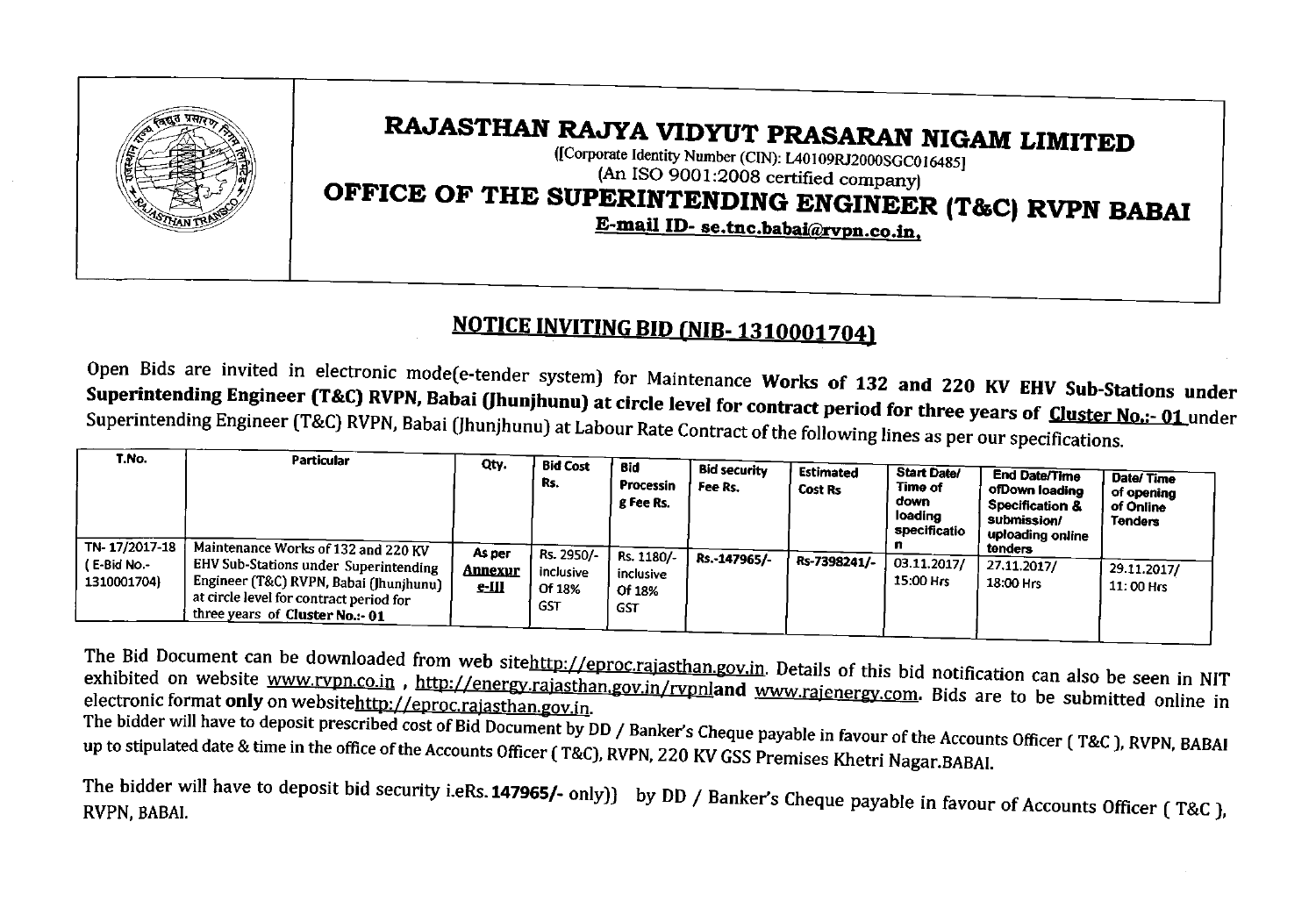The bidder will have to deposit prescribed Processing Fee(Non Refundable) for Raj COMPInfo Systems Ltd. by DD/ Banker's Cheque in favour of Managing Director, RISL, payable at Jaipurwith TA to S.E. (T&C), RVPN, BABAI in the office of the Superintending Engineer (T&C), RVPN, 220 KV GSS Premises Khetri Nagar.

The Bid Cost, Bid Security and Bid processing Fee shall be deposited one day prior to the date of opening of Bid. The bidders are requested to submit their bids prior to deadline for submission to avoid Non-submission of their bids up to prescribed date & time due to non-availability/ hanging of website at last moments or any reason whatsoever. The last date submission of Bid shall not be extended in any case.

Any change / amendment in this E-Bid shall only be intimated and published /displayed on web site only.

**Superintending Engineer** (T& C)

**RVPN, BABAI.**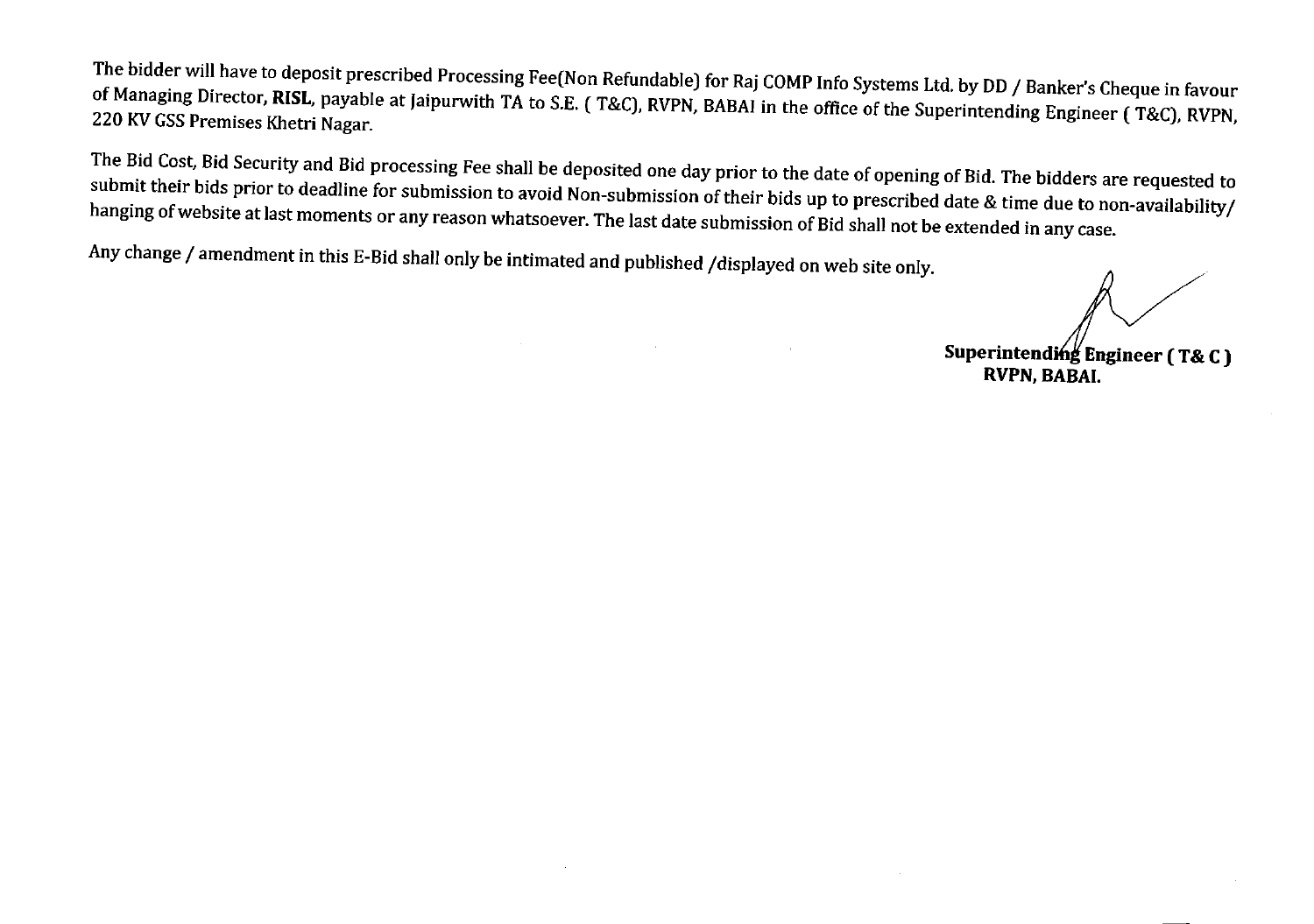

## RAJASTHAN RAJYA VIDYUT PRASARAN NIGAM LIMITED

([Corporate Identity Number (CIN): L40109RJ2000SGCOI6485] (An ISO 9001:2008 certified company)

# OFFICE OF THE SUPERINTENDING ENGINEER (T&C) RVPN BABAI

E-mail ID-se.tnc.babai@rvpn.co.in.

#### NOTICE INVITING BID (NIB-1310001705)

Open Bids are invited in electronic mode(e-tender system) for Maintenance Works of 132 and 220 KV EHV Sub-Stations under Superintending Engineer (T&C) RVPN, Babai (Jhunjhunu) at circle level for contract period for three years of Cluster No.:- 02 under Superintending Engineer (T&C) RVPN, Babai (Jhunjhunu) at Labour Rate Contract of the following lines as per our specifications.

| T.No.<br>TN-18/2017-18      | <b>Particular</b><br>Maintenance Works of 132 and 220 '                                                                                                                                              | Qty.                     | <b>Bid Cost</b><br>Rs.                        | <b>Bid</b><br>Processin<br>g Fee Rs.            | <b>Bid security</b><br>Fee Rs. | <b>Estimated Cost</b><br>Rs | <b>Start Date/</b><br>Time of<br>down<br>loading<br>specificatio<br>п. | <b>End Date/Time</b><br>ofDown Ioading<br><b>Specification &amp;</b><br>submission/<br>uploading online<br>tenders | Date/Time<br>of opening<br>of Online<br><b>Tenders</b> |
|-----------------------------|------------------------------------------------------------------------------------------------------------------------------------------------------------------------------------------------------|--------------------------|-----------------------------------------------|-------------------------------------------------|--------------------------------|-----------------------------|------------------------------------------------------------------------|--------------------------------------------------------------------------------------------------------------------|--------------------------------------------------------|
| ( E-Bid No -<br>1310001705) | ΚV<br><b>EHV</b><br><b>Sub-Stations</b><br>under<br>Superintending<br>Engineer<br>(T&C)<br>RVPN, Babai (Jhunjhunu) at circle !<br>level for contract period for three '<br>years of Cluster No.:- 02 | As per<br>Annexure-<br>Ш | Rs2950/-<br>inclusive<br>Of 18%<br><b>GST</b> | Rs. 1180/-<br>inclusive<br>Of 18%<br><b>GST</b> | Rs. 164134/-                   | Rs. 8206702/-               | 03.11.2017/<br>15:00 Hrs                                               | 27.11.2017/<br>18:00 Hrs                                                                                           | 29.11.2017/<br>11.00 Hrs<br>(Technical Bid)            |

The Bid Document can be downloaded from web sitehttp://eproc.rajasthan.gov.in. Details of this bid notification can also be seen in NIT exhibited on website www.rvpn.co.in, http://energy.rajasthan.gov.in/rvpnland www.rajenergy.com. Bids are to be submitted online in electronic format only on websitehttp://eproc.rajasthan.gov.in.

The bidder will have to deposit prescribed cost of Bid Document by DD / Banker's Cheque payable in favour of the Accounts Officer (T&C), RVPN, BABAI up to stipulated date & time in the office of the Accounts Officer (T&C), RVPN, 220 KV GSS Premises Khetri Nagar.BABAI.

The bidder will have to deposit bid security i.e Rs. 164134\_ only)) by DD/ Banker's Cheque payable in favour of Accounts Officer ( T&C), RVPN, BABAI.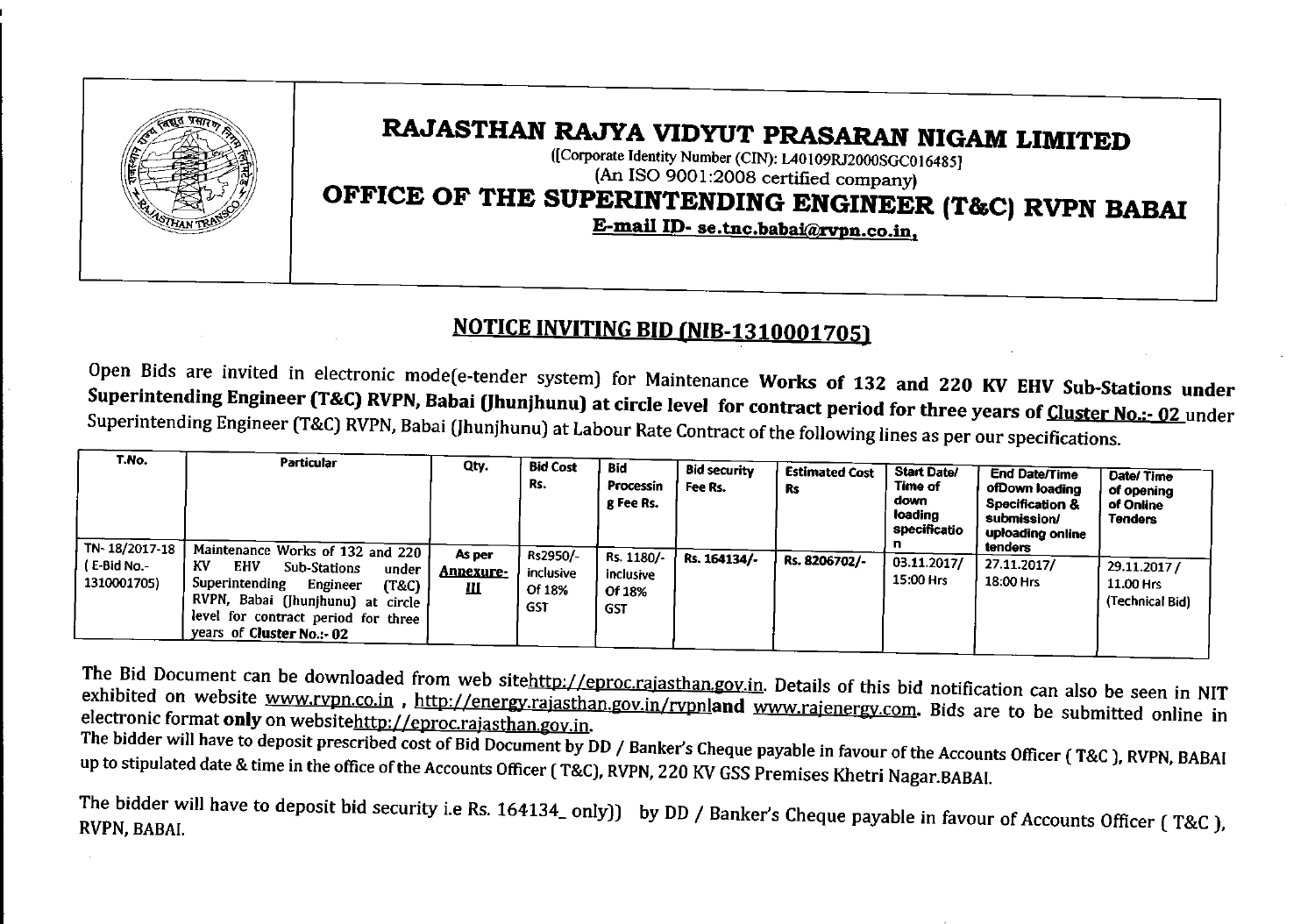The bidder will have to deposit prescribed Processing Fee(Non Refundable) for Raj COMPInfo Systems Ltd. by DD/ Banker's Cheque in favour of Managing Director, RISL, payable at Jaipurwith TA to S.E. (T&C), RVPN, BABAI in the office of the Superintending Engineer (T&C), RVPN, 220 KV GSS Premises Khetri Nagar.

The Bid Cost, Bid Security and Bid processing Fee shall be deposited one day prior to the date of opening of Bid. The bidders are requested to submit their bids prior to deadline for submission to avoid Non-submission of their bids up to prescribed date & time due to non-availability/ hanging of website at last moments or any reason whatsoever. The last date submission of Bid shall not be extended in any case.

Any change / amendment in this E-Bid shall only be intimated and published /displayed on web site only.

**Superintend" Engineer (T& C)**

**RVPN, BABAI.**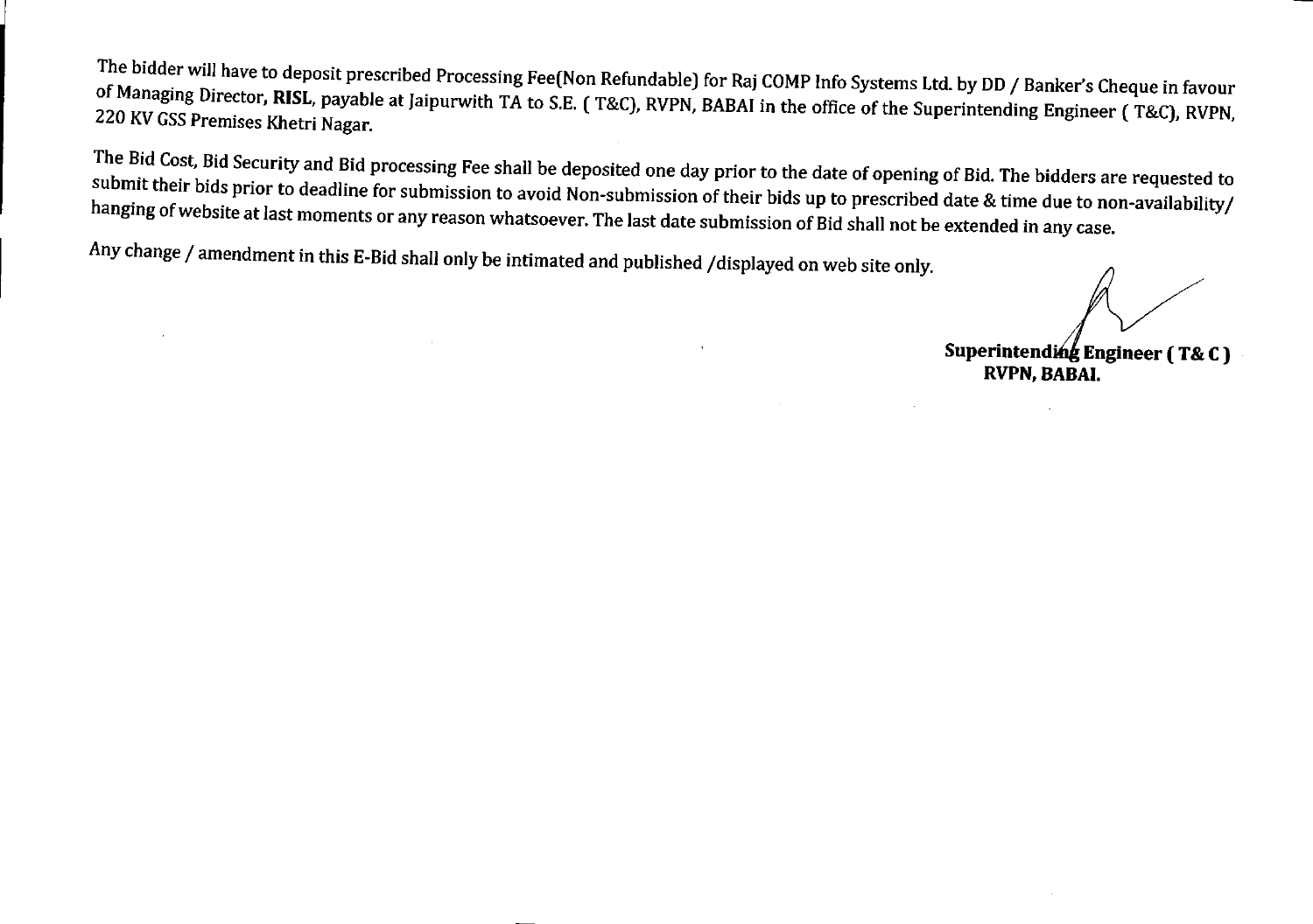The bidder will have to deposit prescribed Processing Fee(Non Refundable) for Raj COMP Info Systems Ltd. by DD / Banker's Cheque in favour of Managing Director, RISL, payable at Jaipurwith TA to S.E. (T&C), RVPN, BABAI in the office of the Superintending Engineer (To C),  $\frac{1}{2}$ 22 Managing En Cornelius Entertainment of the upper contains the upper contains anguleer (T&C), RVPN,

The Bid Cost, Bid Security and Bid processing Fee shall be deposited one day prior to the date of opening of Bid. The bidd The Bid Cost, bid Security and Submission to avoid Non-submission of their bids up to prescribed date & time due to non-availability/<br>submit their bids prior to deadline for submission to avoid Non-submission of their bids hanging of website at last moments or any reason whatsoever. The last date submission of Bid shall not be extended in any case.

Any change / amendment in this E-Bid shall only be intimated and published /displayed on web site only.

Superintendthg Engineer (T&C)

RVPN, BABAI.